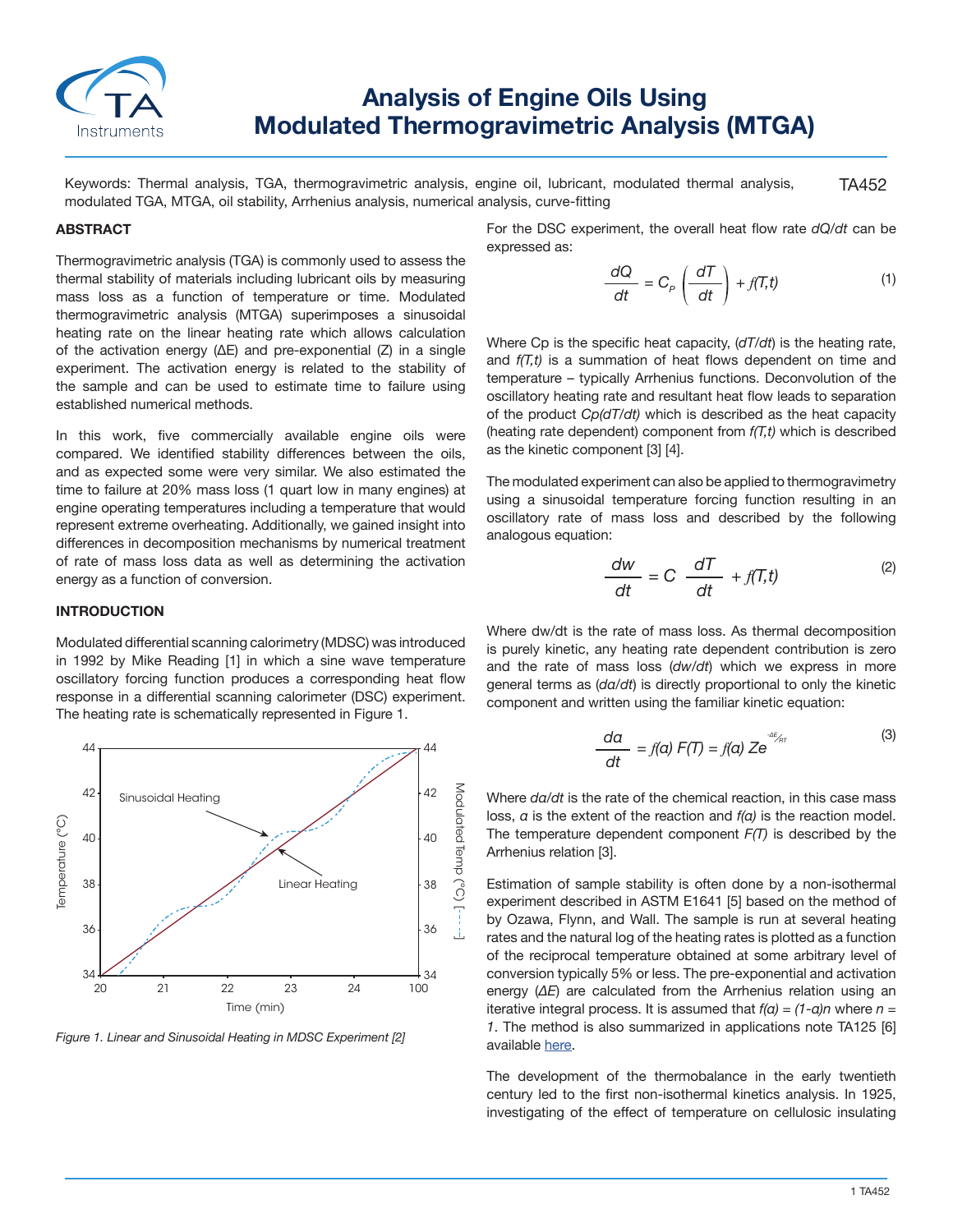materials Kujirai and Akahira found that a series of isothermal mass loss experiments resulted in a plot of the log of the time to reach a degree of conversion vs *1/T* (absolute temperature) resulted in a series of parallel isogravimetrics. The authors also proposed that the independence of *f(α)* and *T* could be tested by cycling abruptly between two temperatures  $T_1$  and  $T_2$  and comparing with the isothermal [7] [8].

One complication of running samples at different heating rates is the variation in experimental conditions may result in physical or chemical changes at the same fractional mass loss affecting not only the *f(α)* term but possibly the *F(T)* term [9]. One example is a polymer that may crystallize upon heating. At a slower heating rate, more crystallization may occur resulting in the sample being more thermally stable potentially giving a higher value of *ΔE*.

In the late 1960's Flynn introduced the factor jump method in which the temperature T<sub>1</sub> is held for a time period  $t_{_I}$  and then held at T<sub>2</sub> so that distinct rates of mass loss can be observed, but the extent of conversion is approximately constant. This results in minimal physical change to the specimen in the narrow temperature interval. The factor jump method is shown schematically in Figure 2 and has been standardized in ASTM E2958 [10]. An example of the factor jump method applied to one of the oil samples is shown in Figure 3. The forcing function is a ramp at 10 °C / min to the upper temperature, hold for 3 minutes, followed by ramp at 10 °C / min to the lower temperature. The response is observed in the rate of mass loss (*dα/dt*). Using Equation 5 an activation energy of 131.3 kJ/mol was calculated at *α* = 0.22.



*Figure 2. Schematic of Factor Jump Method. Rate of mass loss vs time.*   $T_{1}^{\rightarrow}$   $T_{2}$  at  $t_{1}$ ,  $T_{2}^{\rightarrow}$   $T_{1}$  at  $t_{2}$  [9]



*Figure 3. Peak Jump Experiment for Oil Sample E. ΔE = 131.3 kJ/mol*

ASTM E2958 designates the upper temperature as  $T<sub>e</sub>$  and the lower temperature as  $T_{V}$ . Equation 3 can be written for each measured rate of mass loss (da/dt)<sub>*P*</sub> and (da/dt)<sub>*V*</sub>. If the temperature interval is sufficiently small,  $a_{\rho} \approx a_{\nu}$ , the ratio of the mass loss rates at  $T_{\rho}$  and  $T_{V}$  can be written using Equation 4:

$$
\left(\frac{da_p}{dt}\right) / \left(\frac{da_v}{dt}\right) = e^{\int \frac{A E}{\left(\frac{1}{T_p} - \frac{1}{T_v}\right)}} \tag{4}
$$

The activation energy can be solved using Equation 5:

$$
\frac{\Delta E = RT_p T_v \ln \left( da_p / dt \right) / \left( da_v / dt \right)}{T_p - T_v}
$$
 (5)

The pre-exponential Z is calculated using Equation 6:

$$
lnZ(min^{-1}) = ln\left[\frac{(a\alpha_{v}/\alpha t)}{(1-\alpha)}\right] + E/RT
$$
 (6)

$$
T = (T_p + T_v)/2 \tag{7}
$$

In 1969, Flynn [8] also proposed that a sinusoidal forcing function could be used to obtain  $T_p$  and  $T_p$ :

$$
T_{P} = T_{o} + T_{A} \sin (\omega t)
$$
 (8)  

$$
T_{V} = T_{o} - T_{A} \sin (\omega t)
$$
 (9)

Where  $\omega = 2\pi$  / period(s) and is the angular velocity. Note that the period is a user entered parameter in the mTGA experiment. Any modulated thermal experiment is defined by the average temperature, the amplitude, and the period. The values of  $T<sub>p</sub>$  and  $T<sub>v</sub>$  can be replaced by  $T+A$  and  $T-A$  respectively. The instantaneous heating rate is schematically represented in Figure 4.



*Figure 4. Modulated Instantaneous Heating Rate*

Simplifying Equation 5, the activation energy is:

$$
\Delta E = \frac{R(T^2 - A^2) \ln [(da_p/dt) / (da_v/dt)]}{2A}
$$
 (10)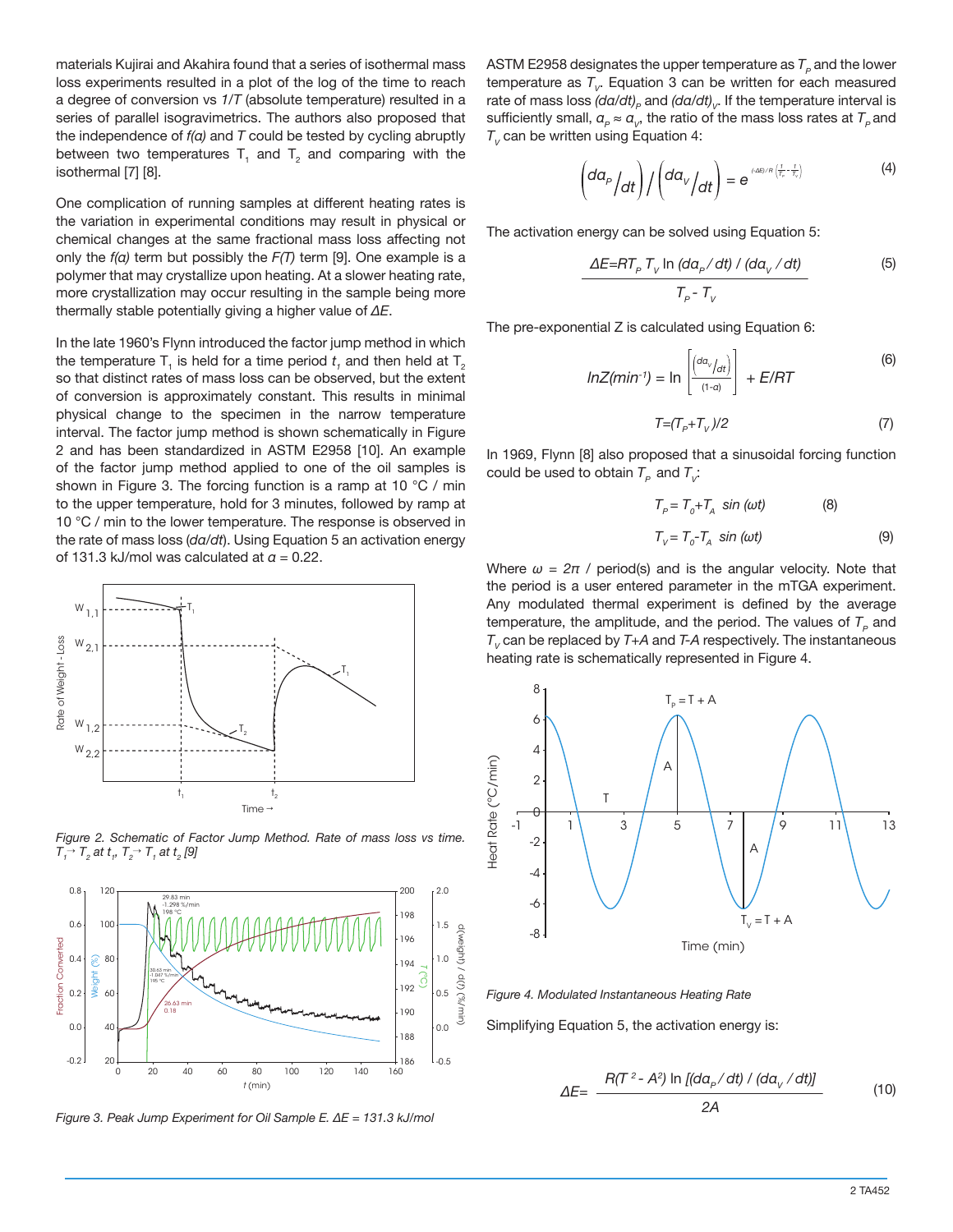The pre-exponential Z can also be calculated:

$$
lnZ = ln [(da/dt) / (1-a)] + \frac{\Delta E}{RT}
$$
 (11)

Where:

*(da/dt)* = average rate of mass loss in the period  $T =$  average temperature in the period

Any periodic function can be used as long as the period is long enough to maintain equilibrium between the rate of mass loss and the oscillatory temperature forcing function [3].

## **BACKGROUND**

Engine oils are mixtures of base oil, and a complex array of additives including antioxidants, dispersants, friction modifiers, detergents, anti-wear additives, anti-foam additives, corrosion inhibitors, viscosity modifiers, and pour point depressants. The base oil is about 70-90% of the formulation with the additives making up the remainder. Engine oils are designed to protect the engine from wear, lubricate moving parts, improve efficiency, cool the engine, and prevent the accumulation of dirt and sludge by removing and suspending it until the next oil change. Ideally, all these functions happen in a wide operating temperature range. In this work, modulated TGA is used to gain further insight into the stability and decomposition mechanisms of engine oils as well provide an additional tool in designing engine oil formulations.

## **EXPERIMENTAL**

For this work we chose five commercial engine lubricants designated as A, B, C, D, and E. Oxidative stability is one of the criteria for predicting the lifetime of an engine oil. The TGA experiment measures mass loss which can occur by vaporization, sublimation, or desorption. In addition to the TGA data, we will also compare activation energy at levels of conversion of 0.5, 1, 2, and 10 %. The experiment was run in air using four repetitions in platinum crucibles. The TRIOS software allows easy averaging of the repetitions which reduces the data analysis time.

| Instrument        | <b>TA Instruments Discovery 5500</b>                               |
|-------------------|--------------------------------------------------------------------|
| Sample Mass       | 5 mg nominal                                                       |
| Crucibles         | Platinum                                                           |
| Purge gas         | Air at $25 \text{ ml} / \text{min}$                                |
| Ramp Rate         | 1 °C / min from ambient to<br>500 °C, 4 repetitions of each sample |
| Modulation period | 300 s                                                              |
| Amplitude         | $+5^{\circ}$ C                                                     |

#### *Table 1. Modulated TGA Experimental Parameters*

Data reduction for completely single mass loss or completely resolved mass losses is simple. Figure 5 shows three resolved mass losses for calcium oxalate, a compound often used to check performance of a TGA. Choosing limits for these completely resolved mass losses is simple, and plotting the derivative curve is commonly used to aid this process.



*Figure 5. TGA of Calcium Oxalate*

For partially resolved mass losses, choosing the local minimum of the derivative curve is a reasonable method for estimating overlapping mass losses. Figure 6 shows an example of this with the derivative curve shown in blue, mass loss shown in green.



*Figure 6. TGA of Sample C showing partially resolved mass loss events*

For mass losses showing poor resolution, the analysis is more complex. Figure 7 shows a partially resolved mass loss as well as a shoulder which is difficult to analyze using the local derivative minima method.



*Figure 7. TGA data for Sample D showing shoulder and partially resolved mass losses.*

For this situation, we will use a numerical method to fit the derivative curve to estimate the mass fraction contributions to the total mass loss event. In a previous work [11] we demonstrated how this method may be used in the TGA experiment. We will also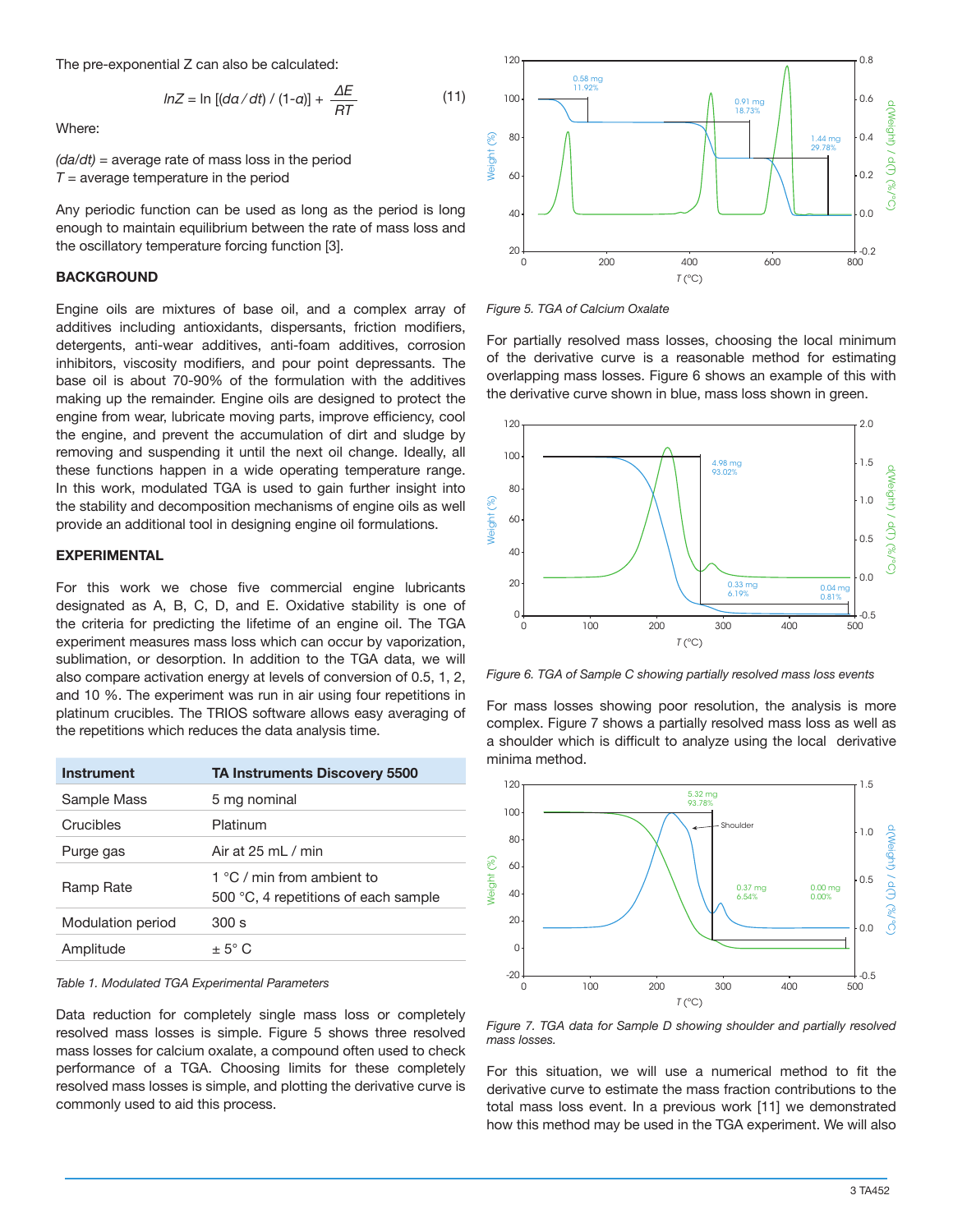use a numerical approach to estimate the partially resolved mass losses described in Figure 6. The mathematical model we used to fit our data was the Pearson IV, but others can be used [11].

## **RESULTS AND DISCUSSION**

Table 2 and Figure 8 summarize the activation energies obtained at conversion (*α*) of 0.5, 1.0, 2.0, 5.0 and 10.0%, Table 3 summarizes the relative standard deviations of the average of four runs of the activation energy.

| a (%) | A     | в     | C     | D      | Е     |
|-------|-------|-------|-------|--------|-------|
|       | ΔE    |       |       | kJ/mol |       |
| 0.5   | 181.3 | 166.2 | 182.0 | 190.1  | 182.4 |
| 1.0   | 147.4 | 145.8 | 154.0 | 155.7  | 153.9 |
| 2.0   | 130.5 | 132.4 | 136.8 | 136.2  | 135.2 |
| 5.0   | 115.9 | 116.4 | 120.0 | 118.1  | 119.9 |
| 10.0  | 110.9 | 112.8 | 113.7 | 113.5  | 115.4 |

*Table 2. Activation Energies of Lubricant Oils at Levels of Conversion (Average of Four Runs)*

| $\alpha$ (%) | A       | в       | С       | D       | Е       |
|--------------|---------|---------|---------|---------|---------|
| 0.5          | 11.4%   | 6.6%    | 10.9%   | $9.0\%$ | 7.1%    |
| 1.0          | 2.7%    | 4.2%    | 2.8%    | 5.8%    | 1.3%    |
| 2.0          | $1.2\%$ | $2.1\%$ | 1.8%    | 4.5%    | 3.2%    |
| 5.0          | 1.1%    | 1.6%    | 1.3%    | 1.9%    | 0.8%    |
| 10.0         | $0.9\%$ | 1.4%    | $0.9\%$ | 1.0%    | $0.9\%$ |

*Table 3. Relative Standard Deviations of Activation Energy (Average of Four Runs)*



*Figure 8. Activation Energies as Function of Conversion for Lubricant Samples*

There is some differentiation between the samples in the lower levels of conversion, but not enough to draw significant conclusions relating relative stability from the activation energy alone. The samples converge at about 5% mass loss.

Another perspective on stability is shown in Figure 9 which compares the temperature that each of the samples reaches different levels of conversion. Sample A consistently shows the least stability relative to the other samples which are somewhat differentiated at lower conversion levels and converge at higher conversions.



*Figure 9. Temperature as Function of Conversion*

The activation energy was also obtained for the samples at 120 °C chosen to simulate a severe temperature condition as well as minimize the number of competing chemical reactions occurring during decomposition. In this case we do observe significant differences in the activation energies with sample A having the lowest activation energy and sample E having the highest. These results are shown in Figure 10.



*Figure 10 Activation Energies of Lubricant Samples at 120 °C (Average of 4 Repetitions)*

The lifetime of the engine oils was also estimated using the protocols established in ASTM E1641 [5] and E1877 [12]. Figure 11 shows a comparison of estimated lifetimes to 20% conversion which represents an engine with five-quart capacity being a quart low. Results are also summarized in Table 4. The stability results show samples D and E are most stable and approximately equal, sample B more stable than sample C, and sample A least stable. Typically, a mileage interval is used in determining when to change an engine oil. Each of the oils shows good stability in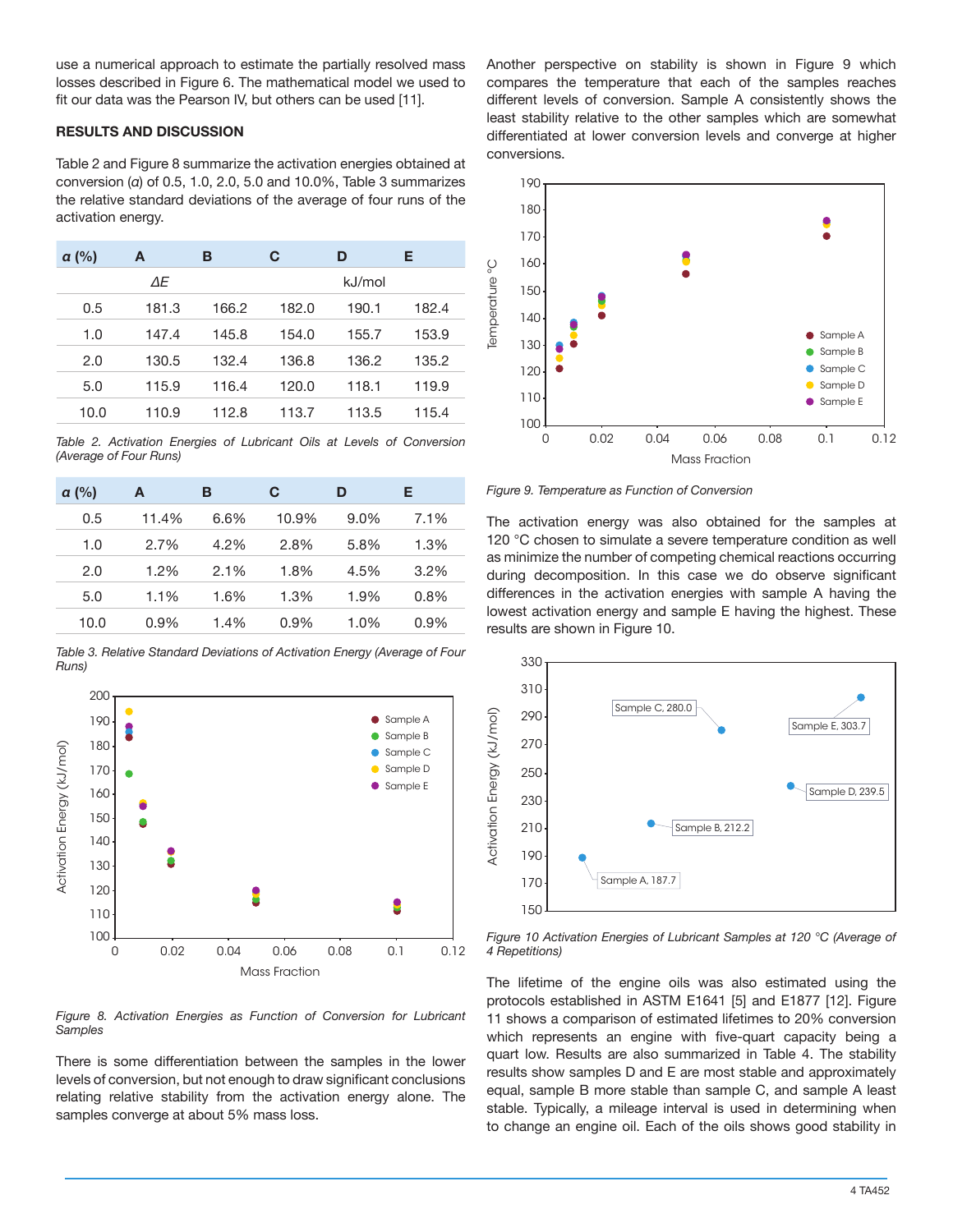the 'normal' operating temperature range between 90 – 100 °C, but significant differences are evident in the extreme temperature ranges. Engine operating time may be a better measure (as used in aircraft maintenance) as it would better account for 'stop and go' driving. Non-operating time may also be important as accumulating moisture could contaminate the oil.



*Figure 11. Comparison of Time to Fail of Engine Oils (20% mass loss)*

| $T(^{\circ}C)$ | A     | в     | C     | D     | Е     |  |
|----------------|-------|-------|-------|-------|-------|--|
| Time (Hours)   |       |       |       |       |       |  |
| 90             | 514.0 | 682.3 | 635.5 | 794.5 | 803.0 |  |
| 100            | 192.8 | 256.5 | 273.8 | 298.3 | 297.5 |  |
| 110            | 76.1  | 101.5 | 93.7  | 117.8 | 116.1 |  |
| 120            | 31.5  | 42.2  | 38.7  | 48.8  | 47.6  |  |

*Table 4. Time to Fail Comparison of Engine Oils (20%) at 4 Temperatures*

For comparing the mass loss data, a type IV base oil was obtained as a reference since it does not contain a viscosity modifier.

Figure 12 shows a comparison of the TGA data for each of the oil samples and Table 5 enumerates and describes the mass loss events. The decomposition mechanisms appear to vary as evidenced by the presence of a shoulder in the derivative curve of the larger (first) mass loss in samples A, B, D, and E. Sample C and the base oil do not show this shoulder to an appreciable degree.



*Figure 12. Comparison of TGA Results for Oil Samples (Average of 4* 

| <b>Sample</b> | Number of<br>mass losses | <b>Comment</b>               |
|---------------|--------------------------|------------------------------|
| Base          |                          | Single mass loss             |
| А             | 2                        | Partially resolved, shoulder |
| R             | З                        | Partial resolution, shoulder |
| C,            | 2                        | Partial resolution           |
|               | З                        | Partial resolution, shoulder |
|               | З                        | Partial resolution, shoulder |

*Table 5. Sample and resolution type*

Figure 13-19 show an overlay of the average of 4 runs of each of the oil samples. The mass loss and rate of mass loss (derivative) are shown on each of the figures.



*Figure 13. TGA Results for Base Oil – single mass loss*



*Figure 14. TGA Results for Sample A – partial resolution, shoulder*



*Figure 15. TGA Results for Sample B – partial resolution, shoulder*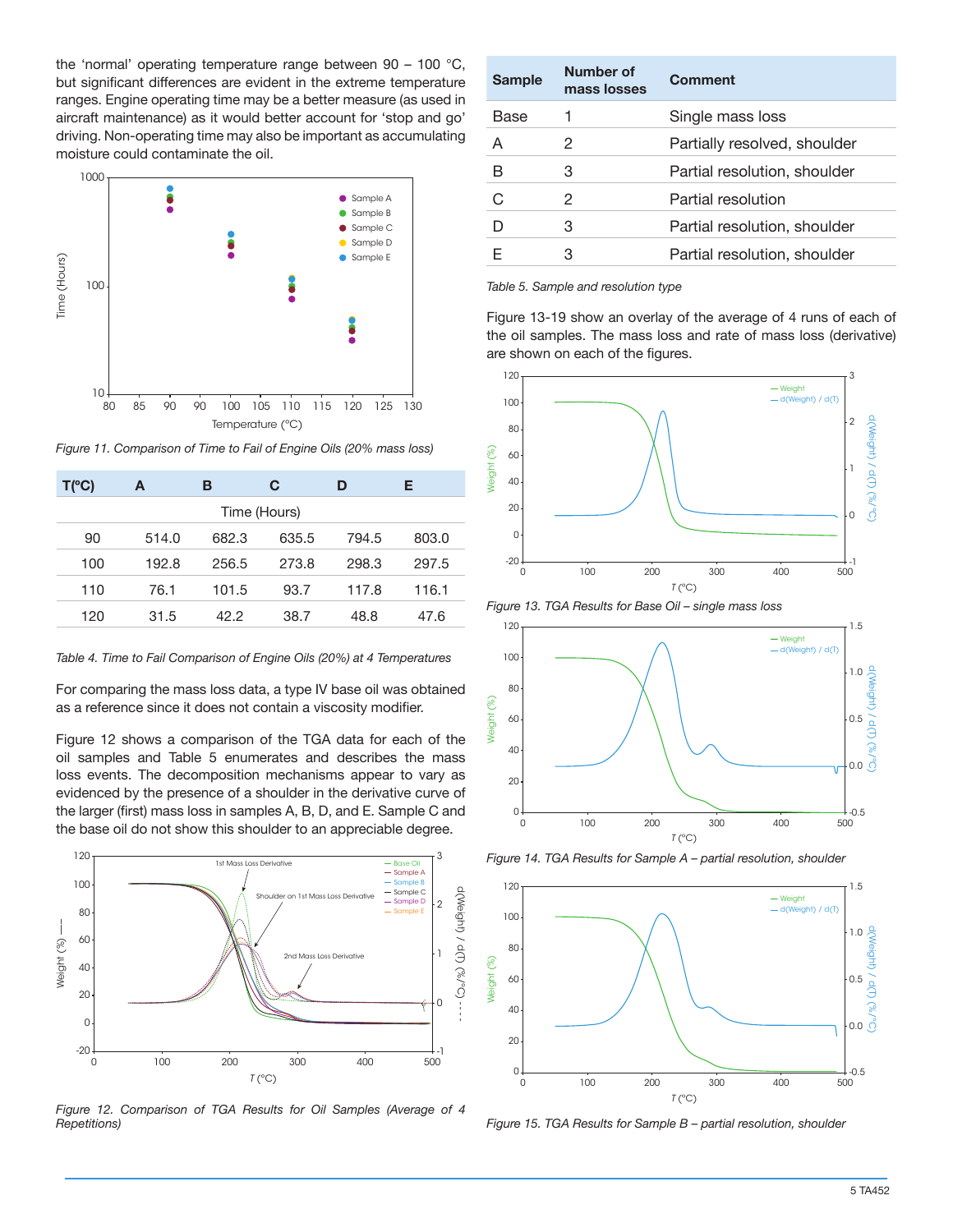

*Figure 16. TGA Results for Sample C – partial resolution*



*Figure 17. TGA Results for Sample D – partial resolution, shoulder*



*Figure 18. TGA Results for Sample E – partial resolution, shoulder*

Table 6 summarizes the average of 4 runs of the two main mass losses in each of the samples. Due to the lack of a second mass loss event in the base oil, it is likely that the second mass loss consists mainly of the viscosity modifier.

| <b>Sample</b> | <b>Mass Loss</b><br>1 $(% )$ | <b>Mass Loss</b><br>2(%) | <b>Residue</b><br>(%) |
|---------------|------------------------------|--------------------------|-----------------------|
| <b>Base</b>   | 100                          |                          |                       |
| Sample A      | 91.4                         | 8.34                     | 0.36                  |
| Sample B      | 91.7                         | 8.17                     | 0.50                  |
| Sample C      | 93.7                         | 6.10                     | 0.47                  |
| Sample D      | 94.0                         | 6.25                     | 0.00                  |
| Sample E      | 92.1                         | 7.65                     | 0.35                  |

*Table 6. TGA Mass Loss Results (Pt Pans, Average of 4 runs)*

To gain further understanding of the shoulder observed in some of the samples, the activation energy was plotted as a function of conversion (*α*). Figure 19 shows a comparison of the activation energy for each of the samples as a function of conversion. Samples A,B,D, and E show an increase in the activation energy as a function of conversion at *α* ~ 0.4 contrasted with sample C in which the activation energy remains constant until  $\alpha = 0.8$ . Samples B, D, and E virtually overlay, sample A shows less deviation compared to samples B, D, and E.



*Figure 19. Comparison of Activation Energy as Function of Conversion for Lubricant Samples (Average of 4 Repetitions)*

Figure 20 overlays the conversion rate with the activation energy as function of conversion. For each oil sample, the rate maximum occurs at approximately  $\alpha = 0.6$ . Samples A and C show similar shaped rate curves. Samples B, D, and E show a marked decrease in rate (*dα/dt*) compared sample C with sample A intermediate between C and B, D, and E. The TGA experiment measures mass change due to volatilization. The decrease in rate of mass loss occurring at approximately the same extent of conversion is likely due to the formation of a less volatile intermediate. This rate change appears as a shoulder observed in plotting the rate data as function of temperature (*dα/dT*) described in the previous section.

One possible explanation for the steady increase in activation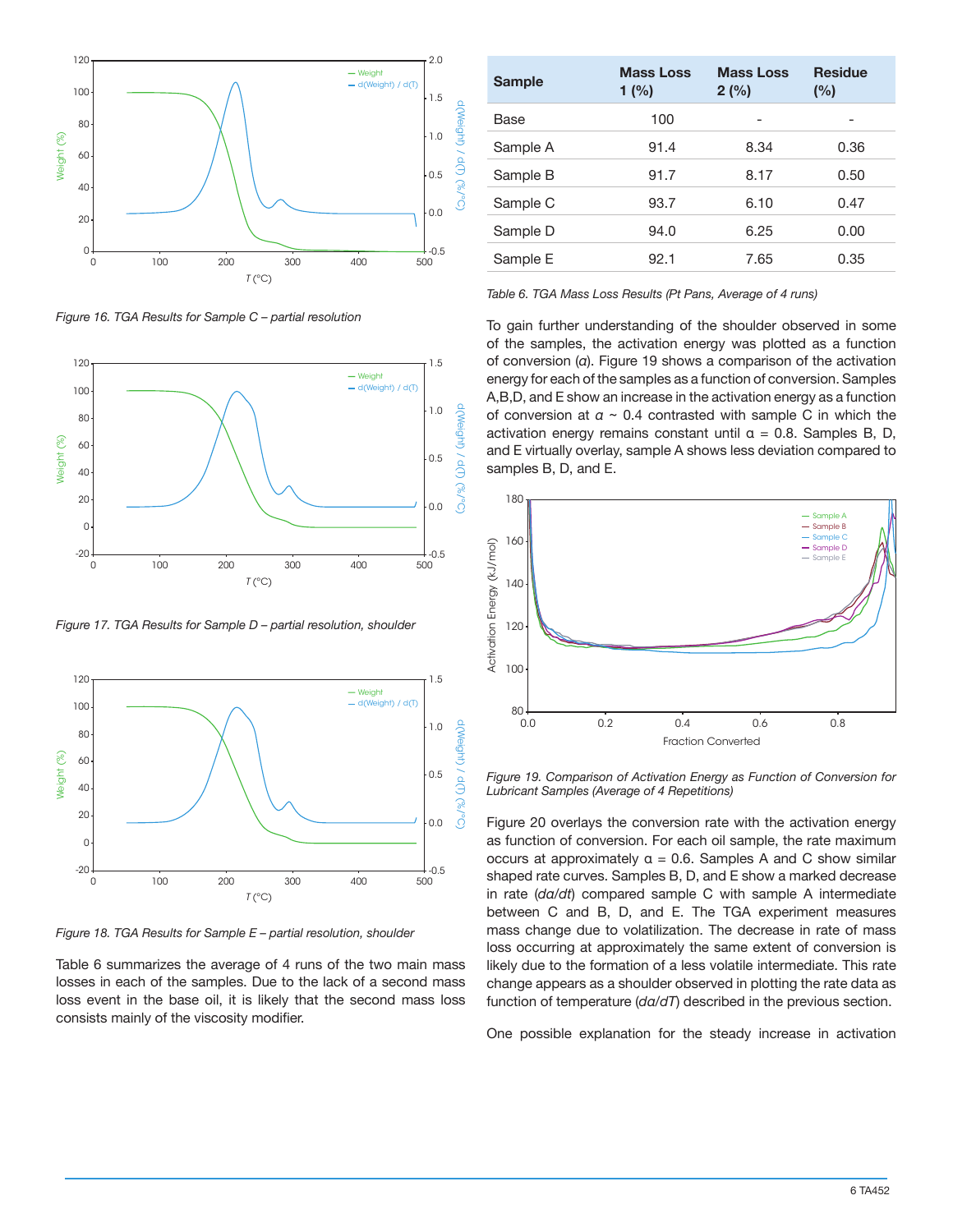energy is a summation of processes including the formation of the higher activation energy and less volatile intermediate. It would also be necessary to assess any potential contribution of decomposition of the viscosity modifier as an increase in activation energy is often observed in polymers that undergo autocatalytic decomposition [3]. The extensive properties measured in a TGA experiment are additive and it may not be possible to extract information about the real rate of reaction from any single process [13].

*Figure 20. Comparison of Activation Energy and Conversion Rate as Function of Conversion (Average of 4 Repetitions)*



During a preliminary investigation oxidative induction time data (OIT) was obtained using the protocol of ASTM D6186. For sample D, we occasionally obtained what appears to be a polymeric material almost resembling a varnish. This material was very hard and is also difficult to remove from the aluminum pan. This material is shown in left side of the photograph in Figure 21. Generally, char was obtained and shown in the right side of the photograph. An infrared spectrum (Figure 22) shows the polymeric material to be a mainly esters, γ-lactones and other constrained carbonyl species. The constrained carbonyls may be indicative of the length of some of the branches in this sample as we might expect hydroperoxides, esters, and aldehydes. In fact, we have no evidence of aldehydes at all. Sample D also shows the most significant shoulder in the derivative of mass loss with respect to temperature [Figure 17]. **Figure 21.** Residue Obtained in Two Different OIT Runs for Sample Distribution of the angle of the protocol of ASTM D6186. For second to the protocol of ASTM D6186. For Sample Distribution and is also difficult to remove



*Figure 22. Infrared Spectrum of OIT Product (Blue) Compared to Neat Oil* 



*(Red) for Sample D*

Based on this observation, the activation energy and rate data, it seems likely samples A,B,D, and E form a higher molecular weight or polymeric intermediate during the decomposition indicated by the shoulder observed in the derivative of the mass loss curve. This shoulder in the derivative curve is not observed in sample C or in the base oil. Of course, the possibility of breakdown of the viscosity modifier may also be a contributing factor.

An attempt to improve the data resolution was made by fitting the derivative of the mass loss curve with respect to temperature and to obtain a weighted fraction of the overall mass loss events. Figure 23 shows an example of curve fitting of the derivative of mass loss with respect to temperature for Sample D to obtain the fractional contribution of three mass losses including the shoulder.

| <b>Sample</b>  | <b>Mass Loss 1</b> | T @ dW/dT<br><b>Max</b> | <b>Mass Loss 2</b> | T @ dW/dT<br><b>Max</b>  | <b>Mass Loss 3</b> | T @ dW/dT<br><b>Max</b>  | <b>Curve Fit</b> | Residue (%)   |
|----------------|--------------------|-------------------------|--------------------|--------------------------|--------------------|--------------------------|------------------|---------------|
|                | $\%$               | $^{\circ}C$             | $\frac{0}{0}$      | $^{\circ}C$              | %                  | $^{\circ}C$              | r2               | Std Error (%) |
| Base           | 100.0              | 217.4                   | 0.00               | $\overline{\phantom{a}}$ | 0.00               | $\overline{\phantom{a}}$ | <b>ND</b>        | ND.           |
| $\overline{A}$ | 87.3               | 214.6                   | 1.33               | 229.2                    | 11.3               | 291.8                    | 1.000            | 0.76%         |
| B              | 89.3               | 216.0                   | 3.49               | 241.1                    | 7.13               | 291.7                    | 1.000            | 0.71%         |
| C              | 92.1               | 214.0                   | 0.00               | $\overline{\phantom{a}}$ | 7.86               | 283.2                    | 0.999            | 1.07%         |
| D              | 90.0               | 217.1                   | 4.20               | 243.6                    | 5.79               | 295.7                    | 1.000            | 0.33%         |
| Ε              | 91.2               | 215.1                   | 3.53               | 243.7                    | 5.28               | 294.4                    | 1.000            | 0.14%         |

*Table 7. Summary of Mass Loss Data Fit Using Pearson IV Model (Average of Four Repetitions)*